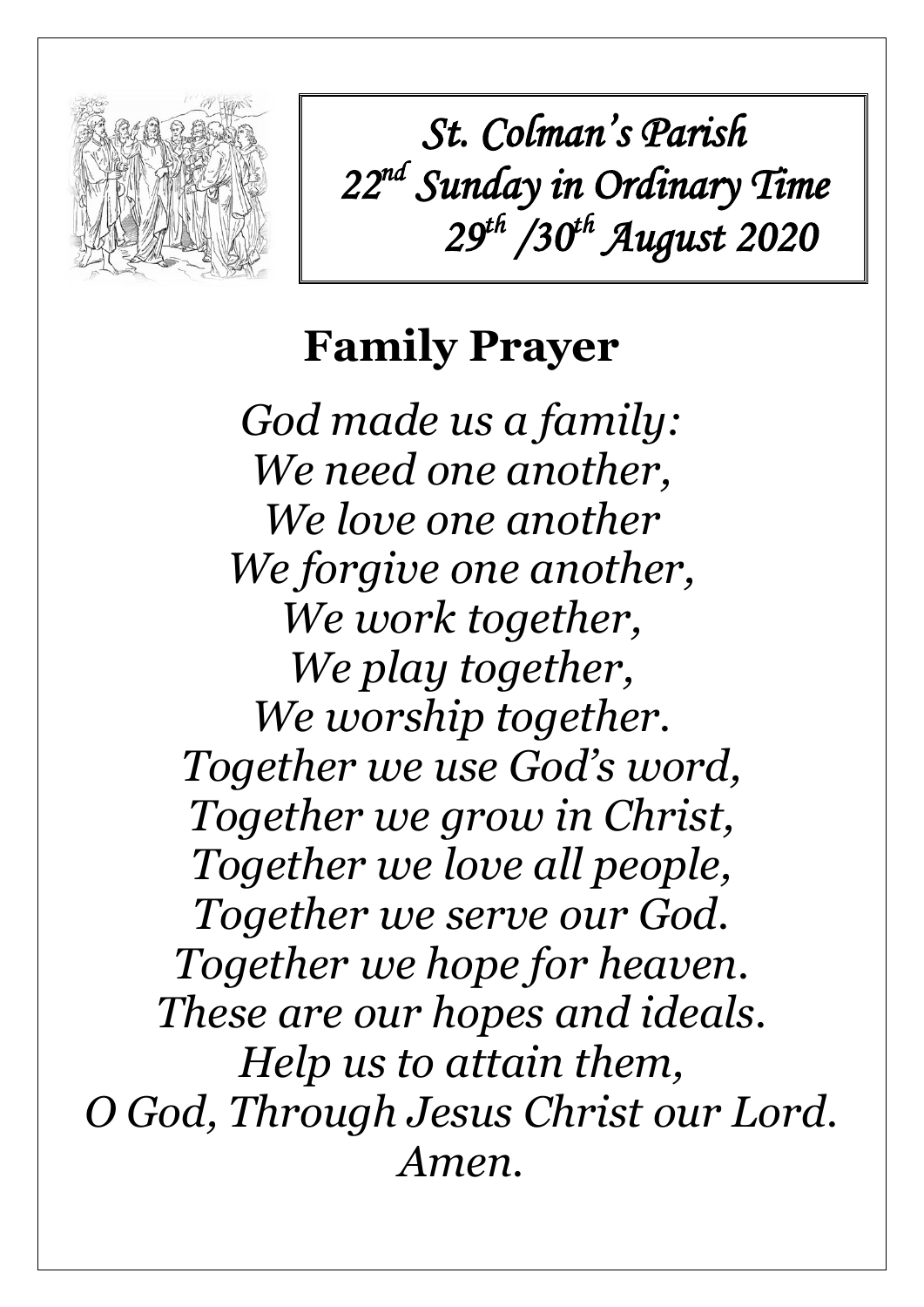#### **Fr. Danny Broderick (087) 9061255 Parish Residence:** 18 Ballyoughtragh Heights, Milltown **Rev. Conor Bradley (087) 3664057**

**Parish Office: open Tues.** & **Thurs** 9:30-12:30 **066-9767312** Email: [milltown@dioceseofkerry.ie](mailto:milltown@dioceseofkerry.ie)

Website: www.milltownlistryparish.com

**Safeguarding Children: Contact No (087) 6362780**

**Recent Death:** We pray for **Bridie McDermott nee Courtney,**  Manchester and late of Lackarue, Milltown**.**

**Baptisms:** We welcome into our Christian community:

#### **Warren Dwyer-Riordan,** Milltown & **Robert McCarthy, Ardmelode**

| Masses & Intentions |                            |          |              |                                                                                          |  |
|---------------------|----------------------------|----------|--------------|------------------------------------------------------------------------------------------|--|
|                     | Mon Aug. $31st$            |          |              | No Mass                                                                                  |  |
|                     | Tues Sept. 1 <sup>st</sup> | Listry   | $7:00$ p.m.  |                                                                                          |  |
|                     | Wed. Sept. $2nd$           | Milltown | $9:00$ a.m.  | People of the Parish                                                                     |  |
|                     | Thurs. Sept. 3rd           |          |              | No Mass                                                                                  |  |
| Fri.                | Sept. $4th$                | Milltown | $7:00$ p.m.  |                                                                                          |  |
| Sat.                | Sept. $5th$                | Listry   | $6:00$ p.m.  | Keith O' Donnell, Faha Glenn                                                             |  |
| Sun.                | Sept. $6th$                | Milltown | $11:15$ a.m. | <b>Esther Kelly Tyther,</b><br>London/Kilderry and all deceased<br><i>family members</i> |  |

| <b>Eucharistic Ministers</b>           |                               |  |  |  |  |
|----------------------------------------|-------------------------------|--|--|--|--|
| Listry Saturday – Sept. $5th$          | George Kelly                  |  |  |  |  |
| <b>Milltown – Sunday</b> – Sept. $6th$ | Mary Kelliher & Anna Clifford |  |  |  |  |
| <b>Readers</b>                         |                               |  |  |  |  |
| Listry – Saturday – Sept. $5th$        | <b>Family Readers</b>         |  |  |  |  |
| Milltown – Sunday – Sept. 6th          | <b>Family Readers</b>         |  |  |  |  |
| <b>Ushers</b>                          |                               |  |  |  |  |
| Listry – Saturday – Sept. $5th$        | Mary Kennedy                  |  |  |  |  |
| Milltown – Sunday – Sept. $6th$        | <b>Maureen Fleming</b>        |  |  |  |  |
| <b>Cleaners/Sanitisers</b>             |                               |  |  |  |  |
| Listry – Saturday – Sept. $5th$        | <b>Marie Donnelly</b>         |  |  |  |  |
| Milltown - Sunday - Sept. 6th          | Dorothy Casey                 |  |  |  |  |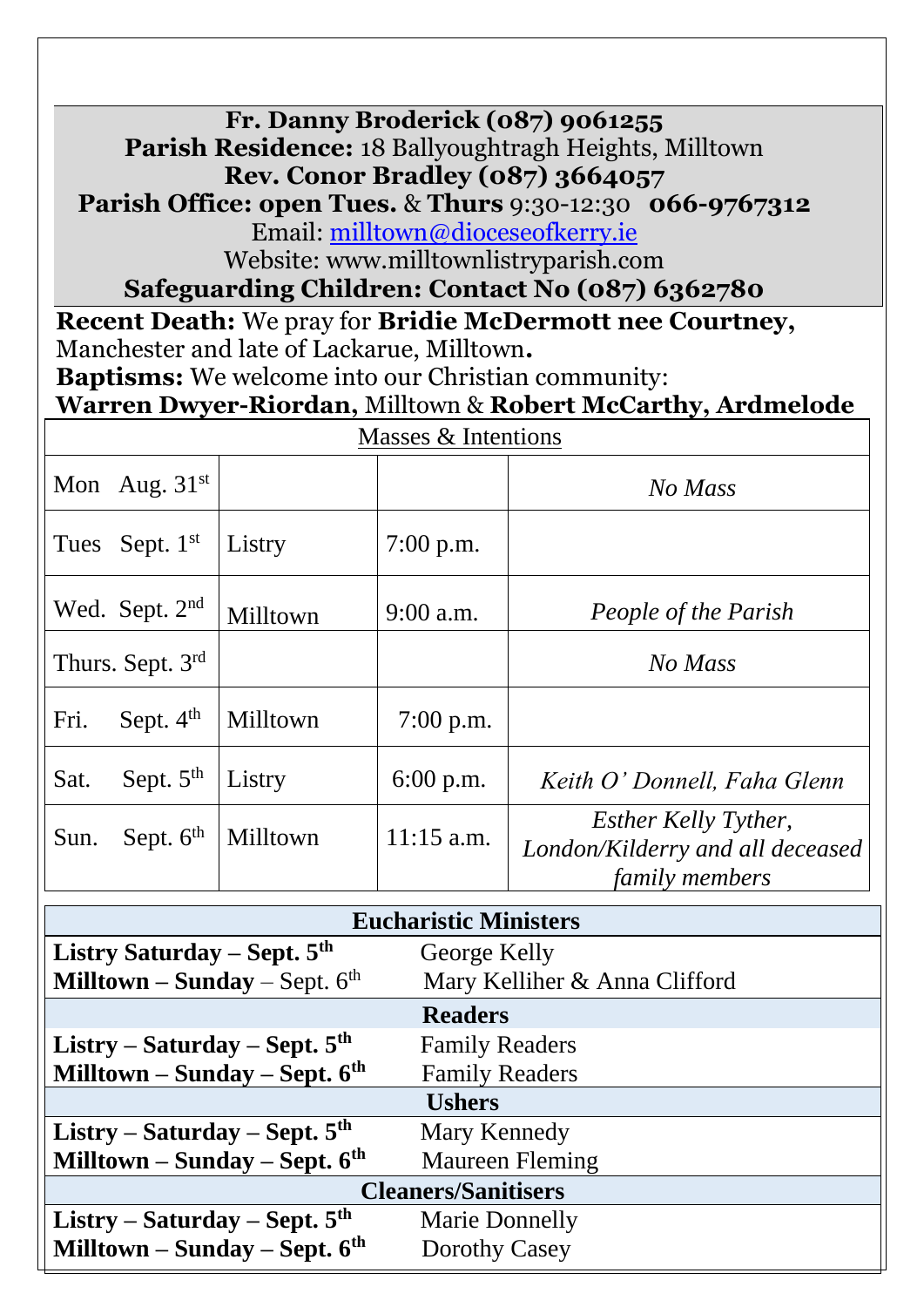#### **The Permanent Diaconate – Final Call**

The diocese of Kerry is seeking candidates who feel they may have a calling to be permanent deacons. The diocese already has six deacons. The hope is to begin a "come and see" programme this autumn as a few have already expressed interest. Information leaflets on the permanent diaconate are available in the church. Any interested candidates should establish contact via a local priest or the diocesan office (admin@dioceseofkerry.org) by the 10<sup>th</sup> September 2020.

Bishop Ray

### **Booking Weekend Masses**

Thank you to all the parishioners who have registered their names to attend weekend Masses in the parish. You can still register by contacting the parish office during opening hours or email [milltown@dioceseofkerry.ie](mailto:milltown@dioceseofkerry.ie). The office will text people on the register, inviting them to Mass. You may only receive a text message every second or third Saturday/Sunday due to the restrictions imposed on indoor gatherings. However, if there is a certain weekend Mass that you wish to attend, you can ring the office in the week leading up to the Mass and they will try their best to facilitate you. Attending weekday Masses will fulfil your Sunday obligation. **Listry:** Tuesday at 7:00p.m.

**Milltown:** Wednes. morning at 9:oo a.m. & Fri. evening 7:00 p.m. **Keel:** weekday Masses Tues, Wednesday & Thursday at 10:00 a.m. While we do not know how long these restrictions will be in place, we need to follow guidelines for the safety of everyone. Please ensure you wear a mask/covering when attending Mass.

Thank you for your continued patience and support.

**Communion Calls:** will take place on Friday Sept. 4<sup>th</sup>

**Confessions:** will resume for the pastoral area on Saturday August 29th.The sacrament is available each Saturday 12:00 p.m. – 1:00 p.m. in St. James' Church, Killorglin

**ALONE**: manage a national support line and additional supports for older people who have concerns or are facing difficulties relating to the outbreak of COVID-19 (Coronavirus). Professional staff are available to answer queries and give advice and reassurance where necessary. The support line is open seven days a week, 8am - 8pm, by calling 0818 222 024.